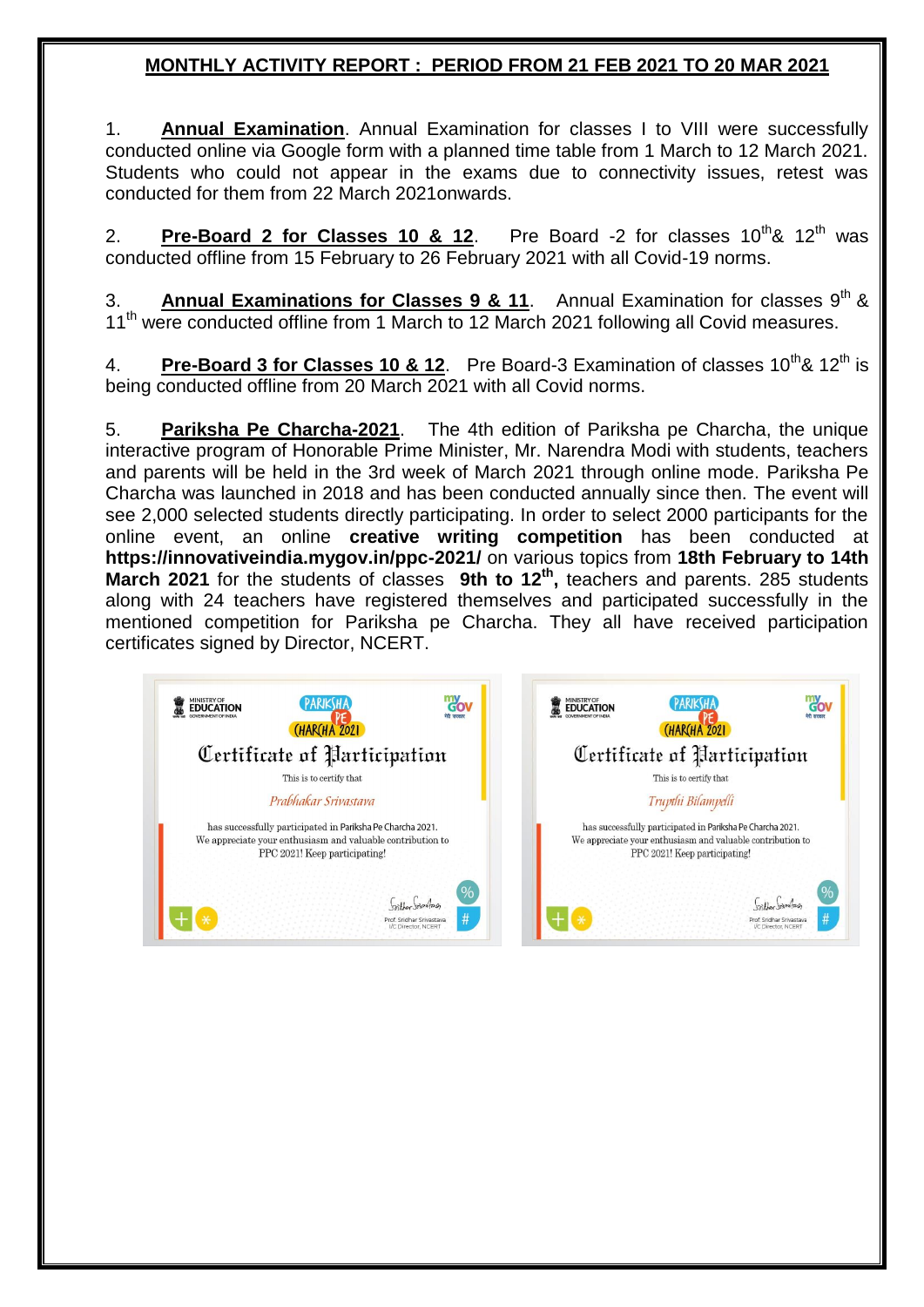6. **State Level Kabaddi Competition**. The following competitions were organised by the District Kabaddi Association :-

(a) **Inter Region (under 17) Junior Boys U.P. State Kabaddi Championship 2021**. An Inter Region (under 17) Junior Boys UP State Kabaddi Championship was held at Gandhi Inter College, Dabthua Meerut from 30<sup>th</sup> January to 31<sup>st</sup> January 2021 in which Akash Yadav of class 11 D received the State level participation Certificate.



(b) **District Level Open Kabaddi Championship 2021**. District Level Open Kabaddi Championship was held at Gram Saatar, Niwari, M.P. from 21<sup>st</sup> February to 22<sup>nd</sup> February 2021 in which Akash Yadav of class 11 D from APS Jhansi played for Baratha Team. The Team received the Runners up trophy in which Akash Yadav bagged the Individual Best Raider award.



7. **PTM for Classes 10th & 12th** . An online PTM was conducted successfully on 19<sup>th</sup> March 2021 for classes 10<sup>th</sup> & 12th to apprise the parents about the performance of their wards in Pre- Board 2. Information regarding PB-3 was given and individual problems related to academics/ extra classes were discussed.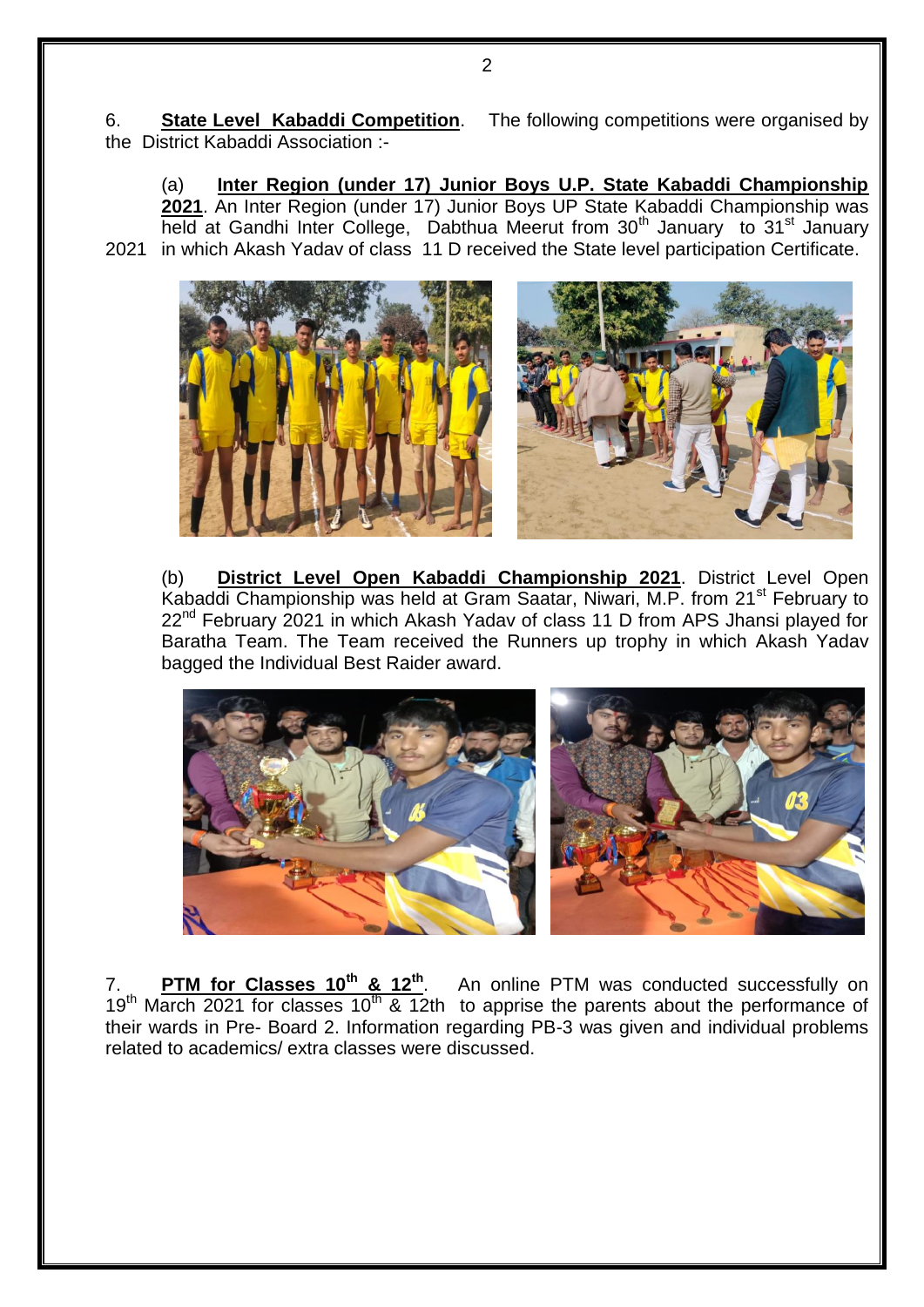8. **Workshop for teachers: Topic- Personality Development - 22.02.21**. A workshop for the teachers was held on 22 Feb 21 which was conducted by Ms. Shefali Agarwal PRT, APSJ a certified counselor. She spoke briefly on the dressing of teachers and its effect on students, teachers code of conduct, body language , power of speech and its impact on students, professionalism, sincerity and positive outlook towards situations. The session was highly effective, interactive and informative. It will be helpful in grooming the inner and outer attributes of the teachers' personality.



9. **Workshop held at Babina : Topic - Apps Restructured Curriculum in Alignment with NEP 2020 - 09 & 10 March 2021**. A workshop was held at APS Babina on 9 -10 March 21 on APPS Restructured Curriculum by the Principal of APPS, Mrs Poona Pandey. It was attended by the two teachers of APS Jhansi Mr Jitendra Singh and Ms Nishi Shukla. The main focus was on NEP 2020, early childhood care, pedagogy, stages of cognitive development, academic structure, reforming assessment and exams, inquiry based learning and holistic development in the education system of India. The workshop was an eye opener to all and was concluded with the hope that the new structure would bring India at par with the leading countries of the world if implemented with its true vision.